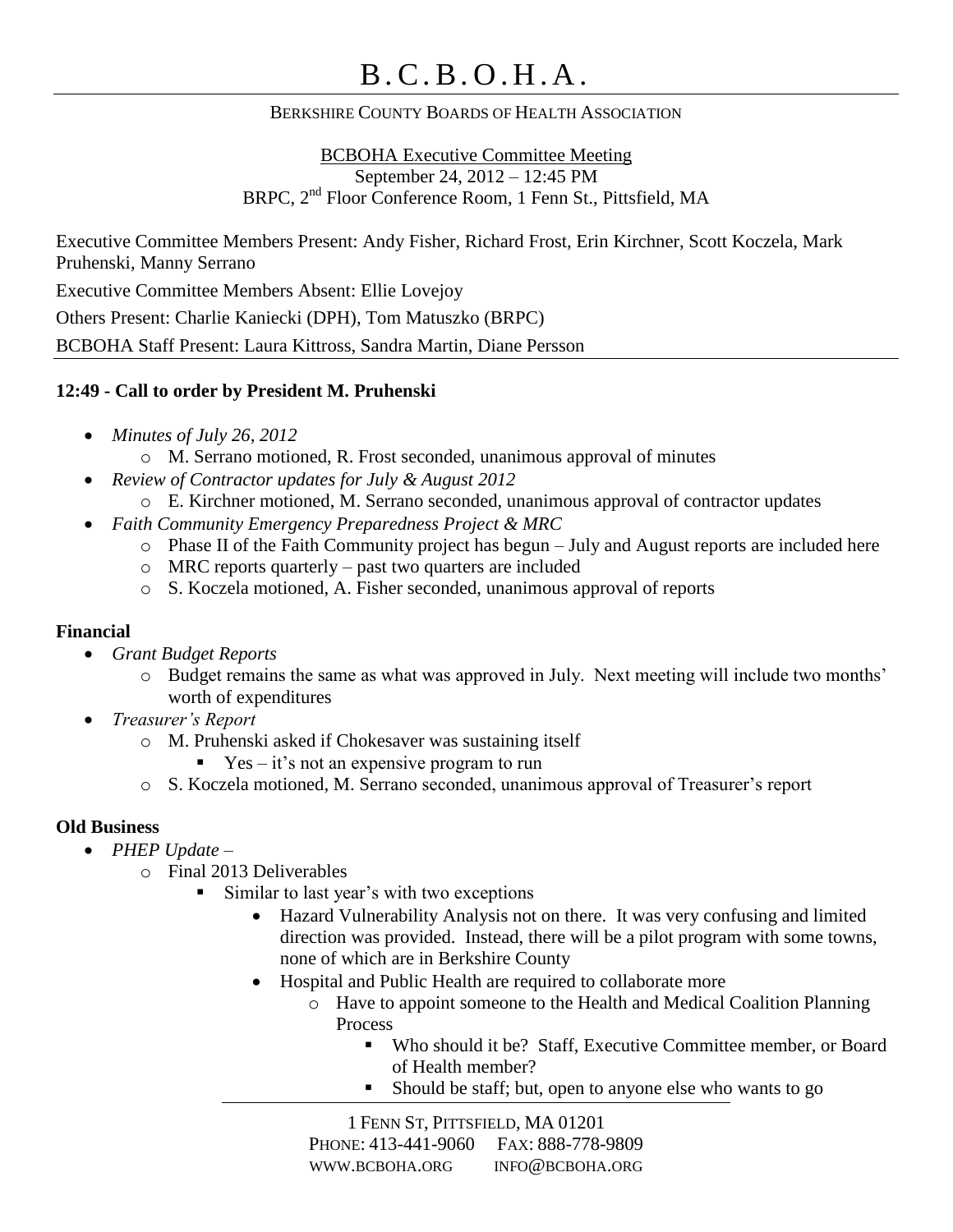- M. Serrano motioned, R. Frost seconded, unanimous approval appointing Laura and Sandra
- *Wellness Process with BHS – forum 10/11/12*
	- o L. Kittross passed out copies of the invitation letter
		- She has been attending as BCBOHA representative
	- o CHA is finalized and on BHS website
	- o Forum will talk about 6 health issues: substance abuse, specifically alcohol; depression, specifically suicide; motor vehicle accidents; smoking; obesity, specifically focusing on nutrition and exercise; and teen pregnancy
	- o M. Serrano asked about duplicating work being done by Mass in Motion
		- L. Kittross said the forum will discuss identifying and expanding existing programs and developing something to address an issue not currently being addressed
		- **Mass in Motion is limited to working with its 8 communities**
		- M. Serrano wants to make sure that efforts and grants aren't being sought after for no reason or with little benefit. Assured that that is one of the reasons this group has been meeting.
	- o R. Frost said that West Virginia is in a similar process and suggested that the group could use some of the documents that have been created and look at some of the programs that have been developed
- *Other Grants*
	- o Homeland Security Council TTX Grant for Food & Water Emergency Berkshire TTX 11/29
		- Will test the Water and Food Safety and Public Information SOGs
		- Will also update Boards of Health on rights and responsibilities during and emergency
	- o RWJF Public Health Law Research (full proposal submitted, still waiting) *(note: since denied)*
	- o Roadmaps to Health Prize (denied)
	- o Faith based Emergency Preparedness Project VOAD, Trainings
		- Phase II has begun
		- VOAD Homeland Security Council turned down a proposal to work on developing a VOAD because the Red Cross was going to work on it. When the Red Cross didn't, Homeland Security Council agreed Public Health could work on it. Then the Red Cross held a meeting, so, it is very confusing as to who is doing what and what will come of it all.
- *Sharps Disposal*
	- o M. Serrano reported that North Adams has an agreement with a company from New Hampshire that charges \$135 total for supplies and pick-up. Residents buy quart-sized containers from the Board of Health at \$4 each. When it is full, they bring it back to the Board of Health and buy a new container. The Board of Health is subsidizing the program to some degree. Press releases, radio spots, and TRIAD will be notified to publicize.
	- o BRPC will be hosting a countywide meeting to discuss options for the rest of Berkshire County
		- Central program? Regional? CIC grant? Sheriff's Office, State Police to help transport? Covanta burning?
		- C. Kaniecki cautioned that when you collect sharps, you may become a generator, depending on the quantity
			- If considered a generator, there are requirements for storage, transporting, proof of destruction, etc.
		- C. Kaniecki suggested speaking with Jana Ferguson at DPH who has been researching how sharps are dealt with throughout the State. West Springfield also has a long-running program, similar to North Adams
		- M. Pruhenski asked for the countywide meeting to happen sooner rather than later because towns are entering into budget season
		- C. Kaniecki was asked to attend meeting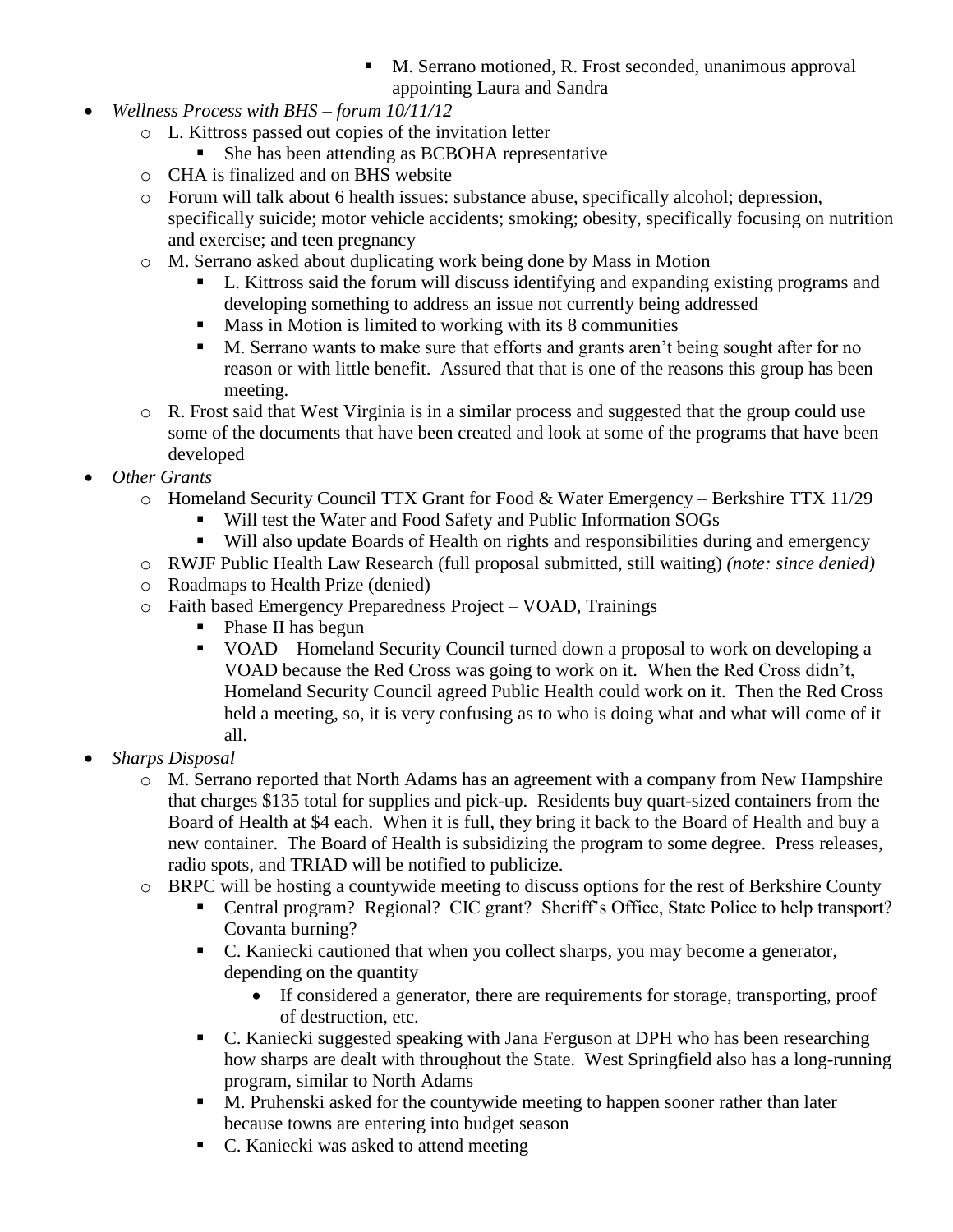- o Other programs allow for residents to bring sharps 2- 4 times a year
- o M. Pruhenski asked M. Serrano why the Board of Health doesn't charge more money per container to cover the cost of the program
	- M. Serrano said that the population of North Adams was largely unemployed and didn't want to cross the \$5 per container mark because that seems to be such a psychological barrier for people
	- L. Kittross spoke with Jim Wilusz at Tri-Town who said \$8 would break even and that is too much money
		- People would continue to throw them in the garbage
- *Flu Clinics – insurance money, MassHealth cost (vote on expenditure)*
	- o BCBOHA is working with Fairview Hospital and BPHA
		- Have offered to do billing for BPHA for a percentage of reimbursement to cover cost of Diane's time
	- o Executive Committee previously voted on using last year's funds for advertising
	- o There is a \$523 one-time, every five years fee to enroll in the Medicare/MassHealth reimbursement program
		- To recover that cost, seven people would need to be vaccinated per year for the 5 years
		- Would like to use money for the fee and the remaining for advertising
	- o A. Fisher motioned, M. Serrano seconded, unanimous approval for using funds as needed for public health flu clinics
- *Letter to state re: videoconferencing*
	- o L. Kittross distributed a draft letter; but, is unsure if it should be sent
		- All agreed it should
		- Please send edits to L. Kittross by Friday, the  $21<sup>st</sup>$
		- M. Pruhenski will sign on behalf of BCBOHA
	- o Discussion about who to send it to
		- **•** Decided on Commissioner Auerbach and Secretary Bigby
- *Fall Dinner / Elections*
	- o Fall Dinner to be held on 11/1/12 at Pittsfield Country Club
		- Topic: hoarding mental health aspects, Board of Health rights and responsibilities
		- **Speaker: TBD** 
			- C. Kaniecki suggested Professor Frost from Smith College and checking the Mass Housing Authority website
	- o Elections A. Fisher, S. Koczela and E. Lovejoy are up for re-election
		- E. Lovejoy is not able to make the meetings  $-L$ . Kittross will speak with her about running again
		- J. Kennedy is willing to come back to the Executive Committee but does not want to be an officer
- *Strategic Management Process*
	- o 3-5PM session before the dinner
	- o A. Fisher asked about information on earlier work L. Kittross found some notes, but nothing formal

#### **New Business**

- *Appoint Reps to Health & Medical Coalition Planning Process*
- *Employees vs. Independent Contractors*
	- o L. Kittross, S. Martin and D. Persson work as independent contractors
		- No benefits, no paid time off, no overhead for BCBOHA
		- Contractors have enjoyed the flexibility and being able to work from home
	- o Didn't originally become BRPC employees because of expense
	- o Unfortunately, BCBOHA is walking a thin line legally